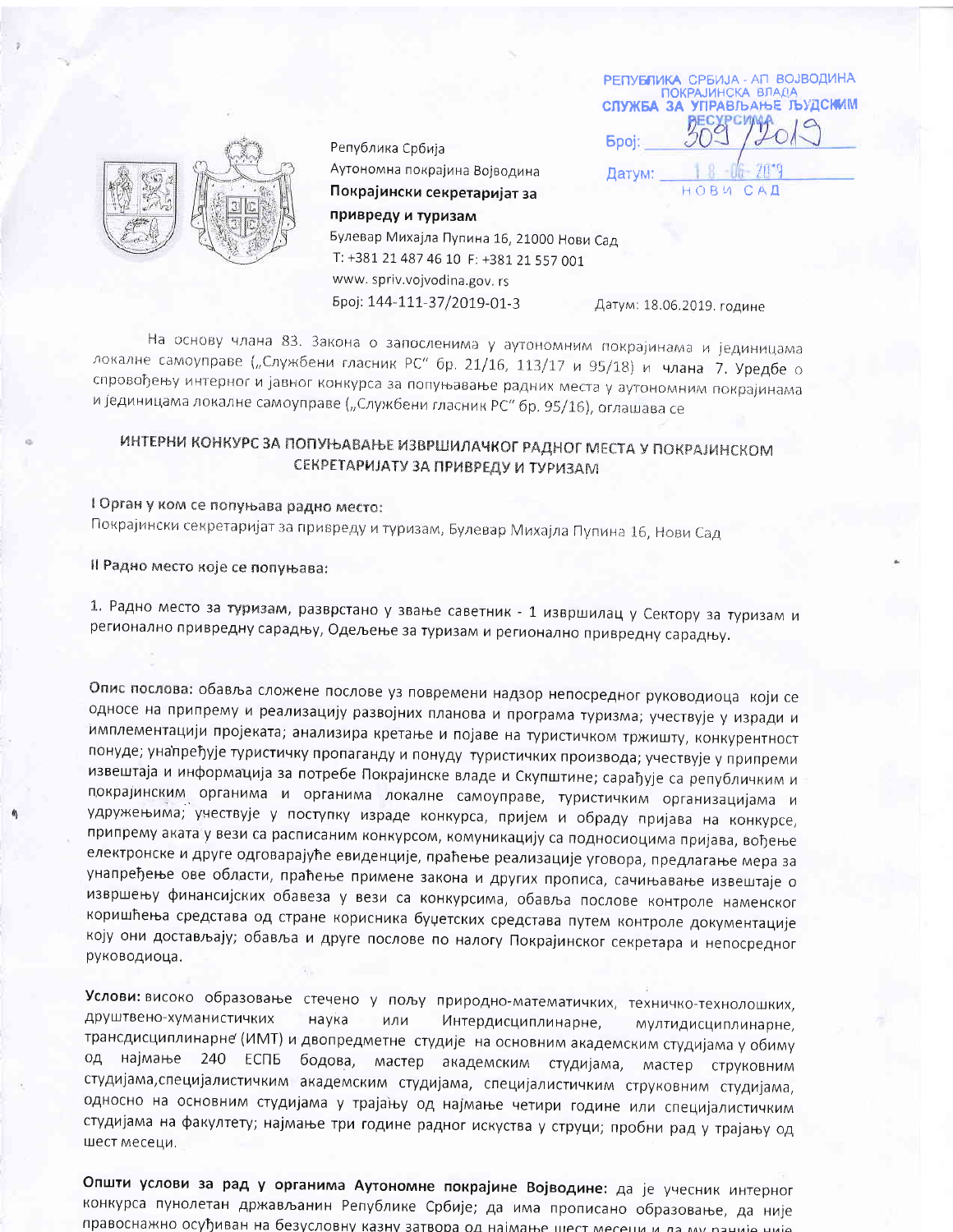престајао радни однос у државном органу, односно органу аутономне покрајине и јединице локалне самоуправе, због теже повреде дужности из радног односа.

III У изборном поступку проверавају се оспособљености, знања и вештина кандидата и то:

- познавање Закона о туризму ("Сл. гласник РС", бр.17/19) писмено путем теста и усмено, непосредно кроз разговор,
- познавање Стратегије развоја туризма Републике Србије ("Сл. гласник РС", бр. 98/16) писмено путем теста и усмено, непосредно кроз разговор,
- познавање Покрајинске скупштинске одлуке о Програму развоја туризма у Аутономној покрајини Војводини за период 2018-2022 ("Сл. лист АПВ", бр. 54/18), непосредно кроз разговор,
- познавање Закона о запосленима у аутономним покрајинама и јединицама локалних самоуправа ("Сл. гласник РС" бр. 21/16, 113/17 и 95/18),- писмено и усмено, непосредно кроз разговор,
- познавање Закона о општем управном поступку ("Службени гласник РС" број 18/2016) писмено;
- познавање Уредбе о средствима за подстицање програма или недостајућег дела средстава за финансирање програма од јавног интереса која реализују удружења ("Сл. гласник РС", бр. 16/2018) – писмено и усмено, непосредно кроз разговор
- организација покрајинске управе писмено и усмено, непосредно кроз разговор и
- вештине комуникација аналитично резоновање и логичко закључивање непосредно, кроз разговор са кандидатима.

IV Место рада: Нови Сад, Булевар Михајла Пупина 16.

V Рок за подношење пријаве на интерни конкурс: рок за подношење пријава је 8 дана од дана када је интерни конкурс оглашен на огласној табли у седишту аутономне покрајине, односно рок за подношење пријава почиње од 19.06.2019. године а истиче 26.06.2019. године.

VI Лице које је задужено за давање обавештења: Весна Грковић, телефон: 021/487 4892.

VII Датум оглашавања: 18.06.2019. године.

VIII Адреса на коју се подноси пријава: Покрајински секретаријат за привреду и туризам, Булевар Михајла Пупина 16, 21000 Нови Сад, са назнаком "за интерни конкурс за попуњавање радног места за туризам, саветник - 1 извршилац".

## IX Докази који се прилажу уз пријаву на интерни конкурс:

1. потписана пријава са адресом становања, контакт телефоном, e-mail адресом и потписаном изјавом у којој се учесник интерног конкурса опредељује да ли ће сам прибавити доказе о чињеницама о којима се води службена евиденција или ће то орган учинити уместо њега; 2. биографија са наводима о досадашњем радном искуству;

3. оригинал или оверена фотокопија уверења о држављанству, не старије од 6 месеци;

4. фотокопија личне карте односно испис очитане биометријске личне карте;

5. оригинал или оверена фотокопија уверења МУП-а да кандидат није осуђиван на безусловну казну затвора од најмање шест месеци, не старије од 6 месеци;

6. оригинал или оверена фотокопија дипломе којим се потврђује стручна спрема;

7. фотокопије доказа о најмање 3 године радног искуства у струци (потврде, решења, уговори и други акти из којих се може утврдити на којим пословима, са којом стручном спремом и у ком периоду је стечено радно искуство);

Одредбом чл. 9. ст. 3. и 4. и 103. Закона о општем управном поступку ("Службени гласник РС", број 18/2016) прописано је, између осталог, да су органи у обавези да по службеној дужности, када је то неопходно за одлучивање, у складу са законским роковима, бесплатно размењују, врше увид,